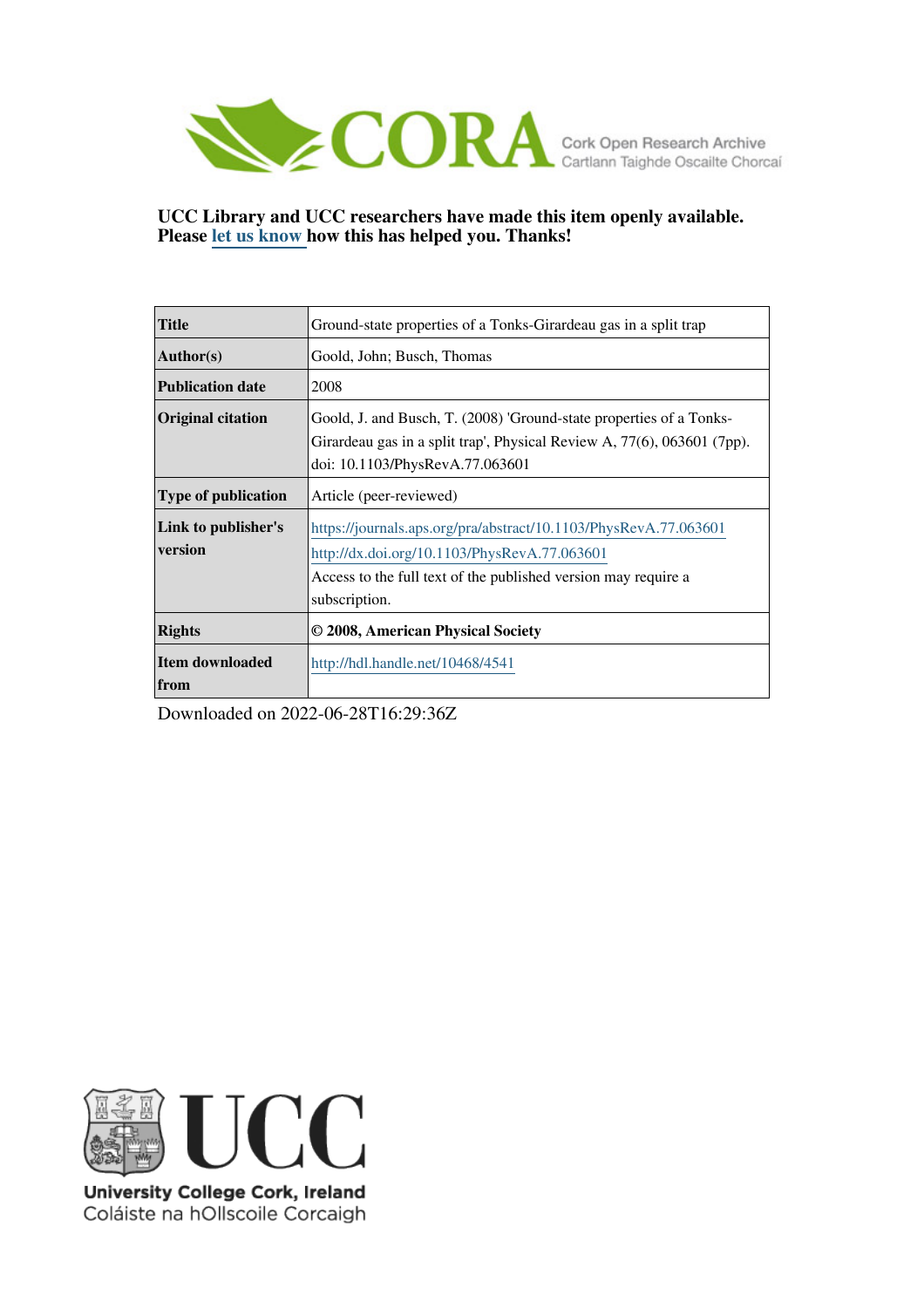## **Ground-state properties of a Tonks-Girardeau gas in a split trap**

J. Gool[d\\*](#page-1-0) and Th. Busch

*Department of Physics, National University of Ireland, UCC, Cork, Republic of Ireland*

(Received 10 March 2008; published 2 June 2008)

We determine the exact many-body properties of a bosonic Tonks-Girardeau gas confined in a harmonic potential with a tunable  $\delta$ -function barrier at the trap center. This is done by calculating the reduced singleparticle density matrix, the pair-distribution function, and the momentum distribution of the gas as a function of barrier strength and particle number. With increasing barrier height we find that the ground-state occupation in a diagonal basis diverges from the  $\sqrt{N}$  behavior that is expected for the case of a simple harmonic trap. In fact, the scaling of the occupation number depends on whether one has an even or odd number of particles. Since this quantity is a measure of the coherence of our sample we show how the odd-even effect manifests itself in both the momentum distribution of the Bose gas and interference fringe visibility during free temporal evolution.

DOI: [10.1103/PhysRevA.77.063601](http://dx.doi.org/10.1103/PhysRevA.77.063601)

PACS number(s): 03.75.Gg, 03.65.Ge, 37.10.De, 05.30.Jp

## **I. INTRODUCTION**

The last two decades have seen considerable experimental and theoretical activity and progress in the area of cooling and trapping of neutral atoms. Several crowning achievements have been produced, including the realization of Bose-Einstein condensation  $[1]$  $[1]$  $[1]$ , the creation of periodic arrays of single atoms  $\lceil 2 \rceil$  $\lceil 2 \rceil$  $\lceil 2 \rceil$  and the observation of superfluid phases in ultracold Fermi gases  $\lceil 3 \rceil$  $\lceil 3 \rceil$  $\lceil 3 \rceil$ . While research in this area is interesting from a fundamental point of view, ultracold atoms are also well-suited candidates to observe concepts and ideas in quantum information  $[4]$  $[4]$  $[4]$ . This is due to the fact that cold atomic samples are often well isolated from the environment, while being highly controllable at the same time, which is of paramount importance if one wants to create and work with fragile many-body states.

Two experimental advances have recently opened up the possibility to create and carry out experiments in strongly correlated quantum gases. The first one is due to optical lattices and atom chip traps, which can produce tightly confined potentials in selective directions of space. This allows one to limit the atom's degrees of freedom and thereby create effectively lower-dimensional systems  $[5,6]$  $[5,6]$  $[5,6]$  $[5,6]$ . Second, by the using Feshbach resonances or by tuning of the effective mass of particles moving in a periodic potential  $\lceil 5 \rceil$  $\lceil 5 \rceil$  $\lceil 5 \rceil$ , the interparticle scattering length can be tuned to almost every value desired.

Combining these techniques has permitted the experimental realization of atomic gases in the so-called Tonks-Girardeau (TG) regime  $[5,6]$  $[5,6]$  $[5,6]$  $[5,6]$ . A TG gas is defined to be a one-dimensional, strongly correlated gas consisting of bosons that interact via a hardcore potential  $[7-9]$  $[7-9]$  $[7-9]$ . In the limit of pointlike interparticle interactions Girardeau found that such a model can be solved exactly by mapping it to an ideal, spinless fermionic system and he was the first to point out that a gas of strongly interacting bosons can thereby acquire certain fermionic properties  $[8]$  $[8]$  $[8]$ . More recently it was found that the above case is just a special case of a general mapping theorem between bosons and fermions in one dimension, which can interact with finite strength  $\lceil 10 \rceil$  $\lceil 10 \rceil$  $\lceil 10 \rceil$ .

In order to find the many-particle solutions of a given geometry for the TG gas (or for noninteracting fermions) one must first know the exact single-particle eigenstates. However, since the list of exactly solvable single-particle problems in quantum mechanics is limited, there is also only a small number of many-particle problems in the Tonks limit that can be exactly solved. Recently an exact solution for the experimentally important harmonic potential was found  $[11,12]$  $[11,12]$  $[11,12]$  $[11,12]$  and here we will add another example to the list by describing a double well setting. As we aim for exact solvability, we have chosen the model of the  $\delta$ -split trap [[13](#page-7-12)], which comprises of a gas trapped in a harmonic oscillator potential split in the center by a pointlike repulsive potential. In a recent paper the case of a boson pair was rigorously analyzed in such a split trap for a range of interaction strengths up to and including the Tonks limit  $\lceil 14 \rceil$  $\lceil 14 \rceil$  $\lceil 14 \rceil$ . It has also been suggested in Ref. [[15](#page-7-14)] that the  $\delta$ -split trap could be used to excite dark soliton like structures in a Tonks-Girardeau gas.

Investigating the model of the  $\delta$ -split potential can be justified in several ways. First it can be seen as an idealized model of a realistic double well situation where the height of the barrier is related to the area of a physical potential. Comparison of our results with recent numerical simulations show that the qualitative behavior we find here persists for reasonable and realistic values of finite sized splitting potentials  $[16–18]$  $[16–18]$  $[16–18]$  $[16–18]$ . Alternatively, a pointlike potential can be a good approximation to describe a strongly localized impurity within the bosonic gas  $[19,20]$  $[19,20]$  $[19,20]$  $[19,20]$ .

Our main findings concern the coherence inherent in such samples. For the harmonically trapped case and in the thermodynamic limit it is known that the ground-state occupation scales as  $\sqrt{N}$  [[21](#page-7-19)]. However, for smaller samples it has been demonstrated that deviations from the  $\sqrt{N}$  behavior exist and that macroscopic coherence effects can still be present  $[12]$  $[12]$  $[12]$ . Therefore in this work we put particular emphasis on examining the ground-state occupation fraction as we increase the height of the central  $\delta$ -barrier.

<span id="page-1-0"></span>

The paper is organized as follows. In Sec. II we introduce \*jgoold@phys.ucc.ie the many-body Hamiltonian, describe the associated single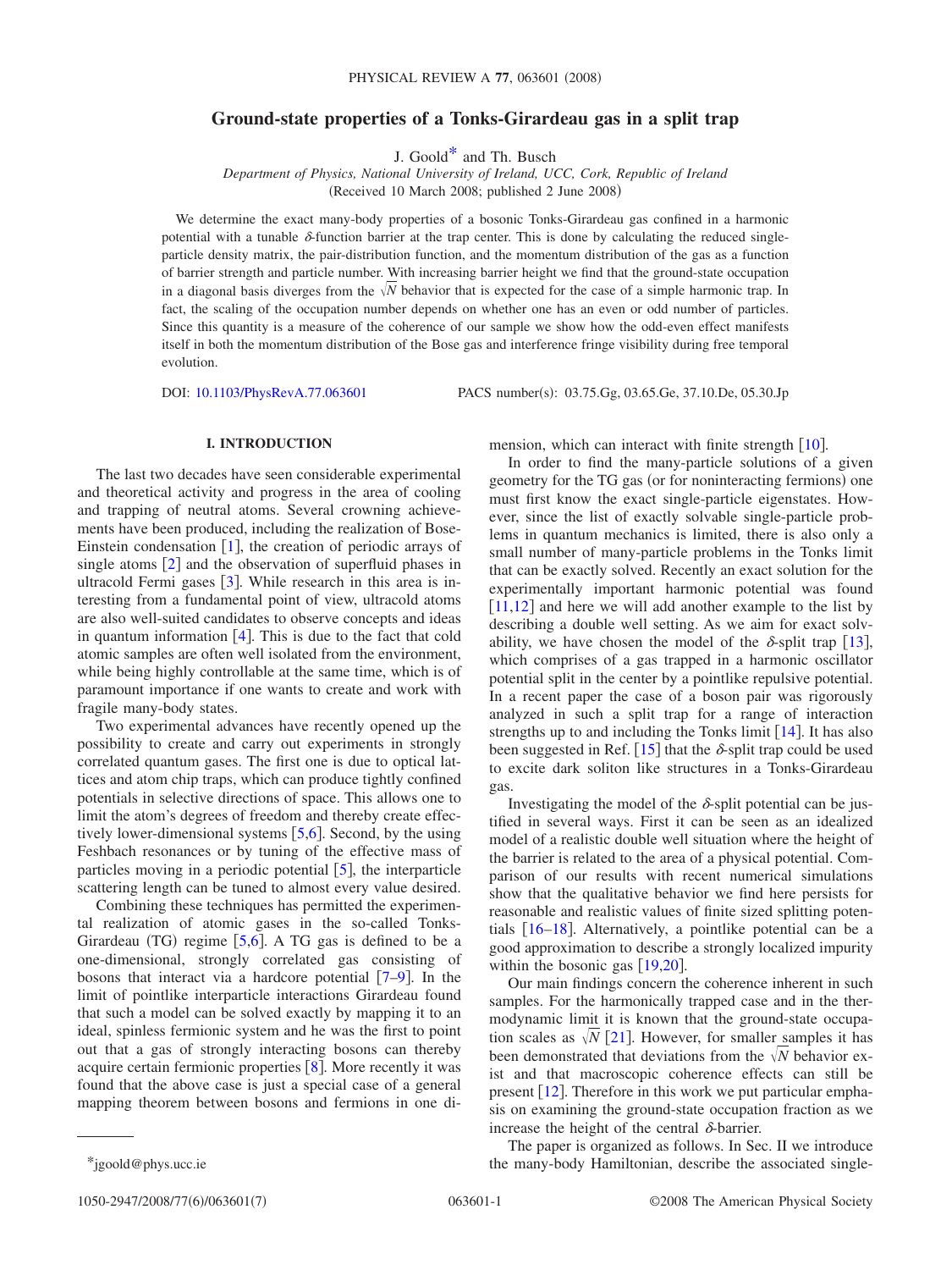particle eigenfunctions and eigenvalues and review the Fermi-Bose mapping theorem. Section III explores the physical many-body properties of our model by calculating the reduced single-particle density matrix (RSPDM) and the pair-correlation function. In Sec. IV we investigate the influence of the splitting strength on the ground-state occupation number and relate our results for this behavior to two experimentally realizable quantities, namely the momentum distribution and interference patterns. Finally, in Sec. V we make concluding remarks.

#### **II. MODEL HAMILTONIAN AND THE FERMI-BOSE MAPPING THEOREM**

#### **A. System Hamiltonian**

We consider a gas of *N* bosons trapped in a tight atomic waveguide. The waveguide restricts the dynamic of the gas strongly in the transversal directions, such that in the lowtemperature limit we can restrict our model to the longitudinal direction only  $[22]$  $[22]$  $[22]$ . In this direction we then consider a  $\delta$ -split harmonic potential such that at low linear density the many-particle Hamiltonian can be written as

<span id="page-2-0"></span>
$$
\mathcal{H} = \sum_{n=1}^{N} \left( -\frac{\hbar^2}{2m} \frac{\partial^2}{\partial x_n^2} + \frac{1}{2} m \omega^2 x_n^2 + \kappa \delta(x_n) \right) + \sum_{i < j} V(|x_i - x_j|). \tag{1}
$$

Here *m* is the mass of a single atom,  $\omega$  the frequency of the harmonic potential, and  $\kappa$  is the strength of the pointlike splitting potential, which is located at *x*= 0. Since we assume low densities, only elastic two-particle collision have to be considered and we can restrict the interaction potential to depend only on the relative distances. For bosonic systems at low temperatures the atomic interaction potential itself can be well approximated by a pointlike potential

$$
V(|x_i - x_j|) = g_{1D} \delta(|x_i - x_j|),
$$
 (2)

where  $g_{1D}$  is the one-dimensional (1D) coupling constant. This approximation is well justified for nonresonant situations and the only reminiscence of the exact potential is given by the three-dimensional *s*-wave scattering length  $a_{3D}$ . For positive values of  $a_{3D}$  the interaction is repulsive and for negative values of  $a_{3D}$  it is attractive. Finally, the scattering length is related to the one-dimensional coupling constant via

$$
g_{1D} = \frac{4\hbar^2 a_{3D}}{ma_{\perp}} (a_{\perp} - Ca_{3D})^{-1},
$$
 (3)

where *C* is a constant of value  $C = 1.4603 \cdots |22|$  $C = 1.4603 \cdots |22|$  $C = 1.4603 \cdots |22|$ .

#### **B.** Eigenstates and eigenvalues of the  $\delta$ -split trap

The single-particle eigenstates of the delta-split harmonic oscillator have recently been discussed in detail  $[23]$  $[23]$  $[23]$  and we will briefly review them here for completeness. To do this we rescale the single-particle part of the Hamiltonian  $(1)$  $(1)$  $(1)$ 

$$
h = -\frac{1}{2}\frac{\partial^2}{\partial \overline{x}^2} + \frac{1}{2}\overline{x}^2 + \overline{\kappa}\delta(\overline{x}),\tag{4}
$$

where all lengths are in units of the ground-state size  $a_0$  $=\sqrt{\hbar/m\omega}$  and all energies in terms of the oscillator energy  $\hbar \omega$ . This leads to a new scaled length given by  $x = \bar{x}a_0$  and scaled barrier strength given by  $\vec{\kappa} = (\hbar \omega a_0)^{-1} \kappa$ . For notational simplicity we shall drop the overbars on all scaled quantities and acknowledge that we are, henceforth, dealing in the scaled units just described. All units used in figure plots in this paper are also in terms of these scaled units. The timeindependent Schrödinger equation for this system now reads

$$
h\psi_n(x) = E_n\psi_n(x). \tag{5}
$$

It is immediately clear that the odd eigenfunctions of the simple harmonic oscillator are still good eigenfunctions for the  $\delta$ -split oscillator, as they vanish at the exact position of the disturbance

$$
\psi_n(x) = \mathcal{N}_n H_n(x) e^{-x^2/2}, \quad n = 1, 3, 5 \dots
$$
 (6)

Here the  $H_n(x)$  are the *n*th order Hermite polynomials and the  $\mathcal{N}_n$  are the associated normalization constants. The corresponding energies are given by the eigenvalues of the odd parity states of the harmonic oscillator  $E_n = (n + \frac{1}{2})$ .

The even eigenstates of the simple harmonic oscillator, on the other hand, have an extremum at  $x=0$ . They are therefore strongly influenced by the splitting potential and can be found to be  $\lceil 23 \rceil$  $\lceil 23 \rceil$  $\lceil 23 \rceil$ 

$$
\psi_n(x) = \mathcal{N}_n e^{-x^2/2} U\bigg(\frac{1}{4} - \frac{E_n}{2}, \frac{1}{2}, x^2\bigg), \quad n = 0, 2, 4, \dots, \quad (7)
$$

where the  $U(a, b, z)$  are the Kummer functions [[24](#page-7-22)]. The corresponding eigenenergies  $E_n$  are determined by the roots of the implicit relation

$$
-\kappa = 2\frac{\Gamma\left(-\frac{E_n}{2} + \frac{3}{4}\right)}{\Gamma\left(-\frac{E_n}{2} + \frac{1}{4}\right)}.
$$
\n(8)

Increasing the barrier height leads to an increase in the energy of the even eigenstates and in the limit of  $\kappa = \infty$  each even eigenstate becomes energetically degenerate with the next higher lying odd eigenstate.

Since we know the single-particle eigenstates, we can build and solve the Slater determinant for a system of noninteracting fermions. Using the Fermi-Bose mapping theorem we can then calculate the many-particle bosonic wave function from the fermionic result.

#### **C. The Fermi-Bose mapping theorem**

While the original Fermi-Bose mapping theorem only related strongly interacting bosons to ideal fermions  $[8]$  $[8]$  $[8]$ , it was recently found that the mapping idea can be applied to other systems as well  $\lceil 10 \rceil$  $\lceil 10 \rceil$  $\lceil 10 \rceil$ . Here we concentrate on the situation relevant to our system, i.e., the Tonks limit of infinite, pointlike repulsion  $(g_{1D} \rightarrow \infty)$  between bosons. The main idea is that one can treat the interaction term in Eq.  $(1)$  $(1)$  $(1)$  by replacing it with the following boundary condition on the allowed bosonic wave function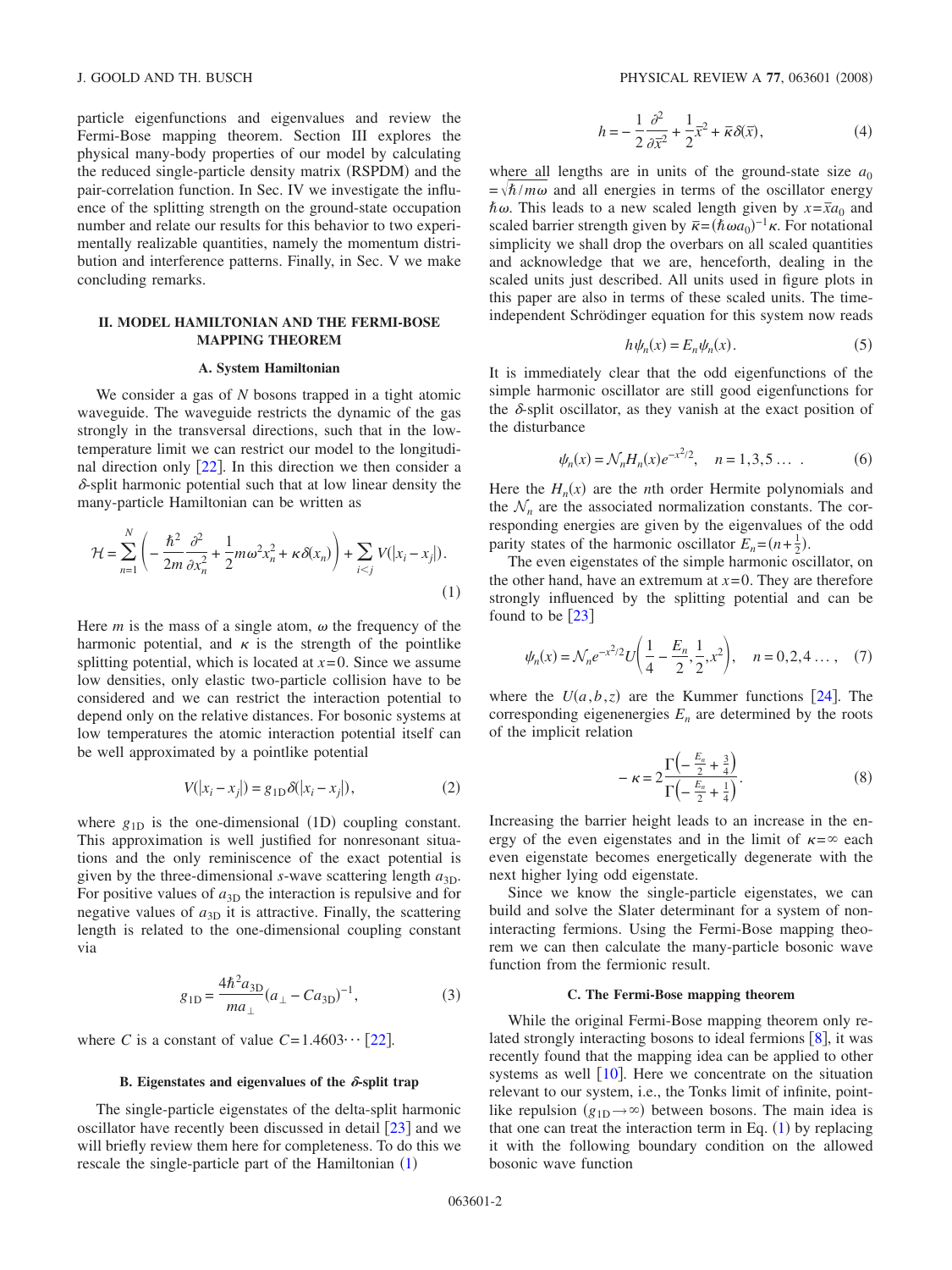GROUND-STATE PROPERTIES OF A TONKS-GIRARDEAU ... PHYSICAL REVIEW A 77, 063601 (2008)

$$
\Psi_B = 0 \quad \text{if} \quad |x_i - x_j| = 0 \tag{9}
$$

for  $i \neq j$  and  $1 \leq i \leq j \leq N$ . As this is formally equivalent the Pauli exclusion principle, one can solve for the associated ideal fermionic wave function

$$
\Psi_F(x_1, ..., x_N) = \frac{1}{\sqrt{N!}} \det_{n,j=1}^N [\psi_n(x_j)]
$$
\n(10)

and calculate the bosonic solution from this by appropriate symmetrization

$$
\Psi_B = A(x_1, \dots, x_N) \Psi_F(x_1, x_2, \dots, x_N), \tag{11}
$$

where the unit antisymmetric function is given by  $[8]$  $[8]$  $[8]$ 

$$
A = \prod_{1 \le i < j \le N} \text{sgn}(x_i - x_j). \tag{12}
$$

As we are only interested in the ground state, this last step simplifies to

$$
\Psi_B(x_1, ..., x_N) = |\Psi_F(x_1, ..., x_N)|. \tag{13}
$$

## **III. MANY-BODY PROPERTIES**

With the armory of the mapping theorem and the singleparticle states available, we are now in a position to calculate various ground-state properties of the many-particle state as a function of increasing particle number as well as varying the strength of the central  $\delta$  barrier.

#### **A. Reduced single-particle density matrices**

As laid out in the previous section, the Fermi-Bose mapping theorem allows for the calculation of the exact manyparticle wave function. For the case of an infinitely strong barrier this was recently done analytically in Ref.  $[13]$  $[13]$  $[13]$ 

$$
\Psi_B = \frac{\tilde{C}}{\sqrt{N!}} 2^{N^2/8} \left[ \prod_j^{N/2} e^{-x_j^2/4} |x_j| \right]_{(j,k)=(1,j+1)}^{(N/2,N/2)} |x_j^2 - x_k^2|, \quad (14)
$$

where  $\tilde{C}$  is the normalization constant. Although this function fully characterizes the state of the system, other quantities can be more useful for obtaining characteristic properties of many-particle systems. We therefore proceed to calculate the reduced single-particle density matrix (RSPDM), from which expectation values of many important one-body physical observables such as the momentum distribution or the von Neumann entropy can easily be obtained.

<span id="page-3-0"></span>For the bosonic gas, the RSPDM is defined as

$$
\rho(x, x') = \int_{-\infty}^{+\infty} \Psi_B^*(x, x_2, \dots, x_N)
$$

$$
\times \Psi_B(x', x_2, \dots, x_N) dx_2 \cdots dx_N, \qquad (15)
$$

and we choose its normalization to be given by  $\int \rho(x,x)dx$ =*N*. While for the simple harmonic oscillator this integral was solved analytically by Lapeyre *et al.* [[25](#page-7-23)], we have to resort to a numerical evaluation for finite values of  $\kappa$ . Here we use an algorithm recently presented by Pezer and Buljan

<span id="page-3-1"></span>

FIG. 1. (Color online) Reduced single-particle density matrices  $\rho(x, x')$  for a Tonks gas of twenty particles for splitting strengths  $\kappa$ =0 (left) and  $\kappa$ =20 (right).

 $[26]$  $[26]$  $[26]$  that allows for effective calculation of Eq.  $(15)$  $(15)$  $(15)$  for large numbers of particles. In fact, our particle number is only limited by the numerical instabilities when calculating higher order Kummer functions.

The RSPDM expresses self-correlation and one can view  $\rho(x, x')$  as the probability that, having detected the particle at position *x*, a second measurement, immediately following the first, will find the particle at the point *x*. Classically,  $\rho(x, x') = \delta(x - x')$ . The RSPDM for a twenty particle Tonks gas is shown in Fig. [1.](#page-3-1) In the unsplit case  $(\kappa=0)$  we see that most of the density is concentrated along the diagonal. Increasing  $\kappa$  introduces a gap around the position of the splitting potential  $x=x'=0$ , along with a reduction of density in the off diagonal regions. This is due to the suppression of tunneling from one side of the barrier to the other as the systems eigenstates become doubly degenerate in the  $\kappa \rightarrow \infty$ limit.

The single-particle density can be calculated from the RSPDM by taking *x*=*x*

$$
\rho(x) = N \int_{-\infty}^{+\infty} |\Psi_B(x, x_2, \dots, x_N)|^2 dx_2 \cdots dx_N, \qquad (16)
$$

and is therefore simply given by the diagonal of  $\rho(x, x')$ . In Fig. [2](#page-3-2) we show this quantity for several different values if  $\kappa$ . In contrast to the self-correlations, one can see that the splitting effects the density only very locally. The results found in this case completely agree with the results presented in Ref. [[13](#page-7-12)], where they were calculated in a different way by summing up the single-particle densities and symmetrizing.

To gain further understanding we next calculate the eigenvalues and eigenfunctions of the RSPDMs given by

<span id="page-3-2"></span>

FIG. 2. Single-particle density for a Tonks gas of twenty particles for increasing barrier height.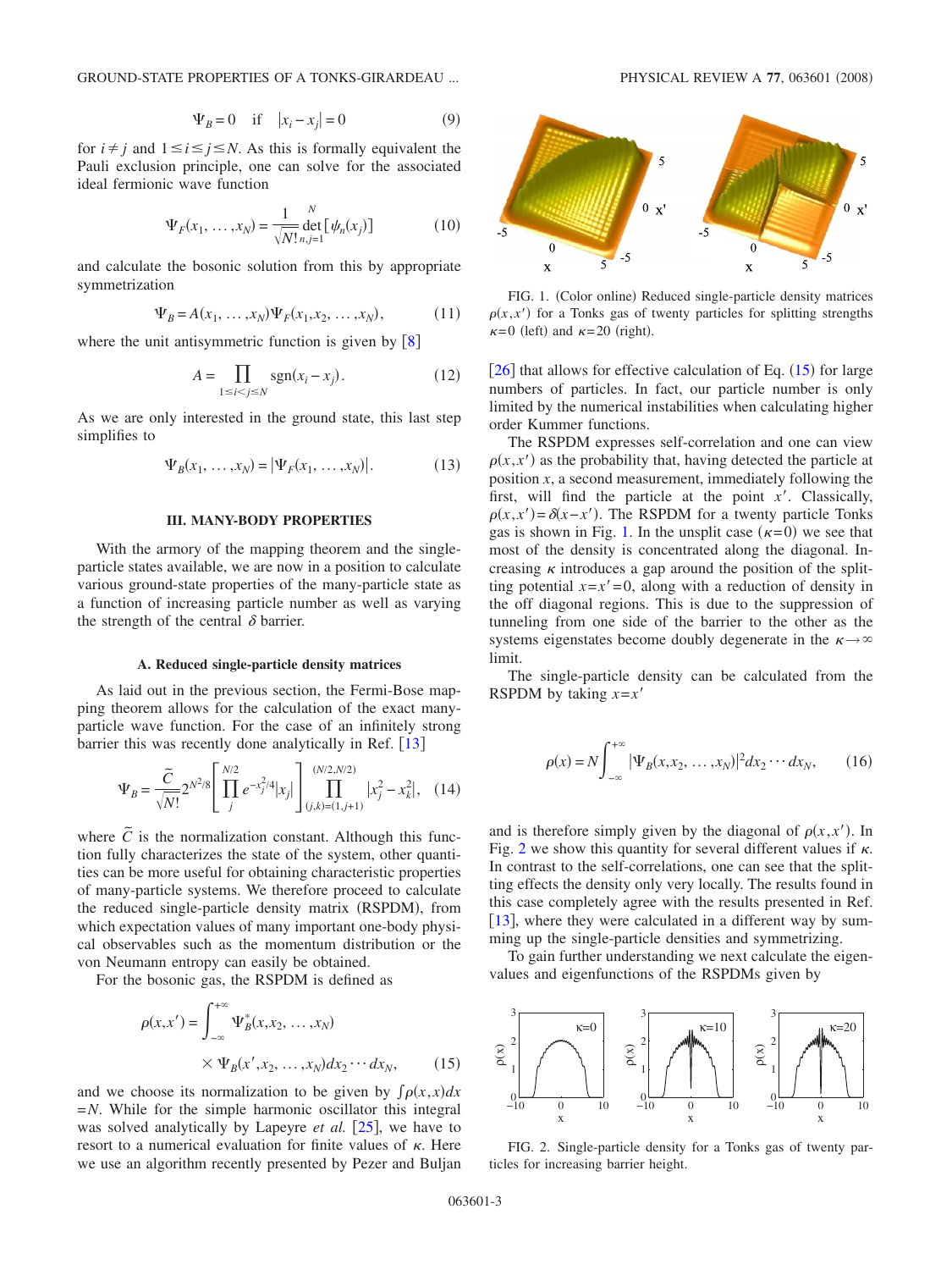<span id="page-4-0"></span>

FIG. 3. The first three natural orbitals for a twenty particle Tonks gas in a  $\delta$ -split trap with splitting strength  $\kappa = 20$ .

$$
\int_{-\infty}^{\infty} \rho(x, x') \phi_j(x') dx' = \lambda_j \phi_j(x). \tag{17}
$$

The eigenfunctions  $\phi_j(x)$  are known in theoretical chemistry as natural orbitals and their associated eigenvalues  $\lambda$ , represent the occupation number of each orbital. The first three lowest energy natural orbitals for a twenty particle gas with a splitting potential of height  $\kappa = 20$  are displayed in Fig. [3.](#page-4-0) One can see the pointlike disturbance introduced by the  $\delta$ function into the symmetric orbitals  $\phi_0$  and  $\phi_2$ , while the antisymmetric  $\phi_1$  is unchanged from the  $\kappa = 0$  case (natural orbitals for the  $\kappa = 0$  case are displayed in Ref. [[12](#page-7-11)]). These states and their occupation numbers will be used in Sec. IV to calculate the reciprocal momentum distributions and the ground-state occupations.

#### **B. Pair distribution functions**

The pair-distribution function  $D(x_1, x_2)$ , is a two-particle correlation function that describes the probability to measure two atoms at two given positions at the same time. It is defined in the following way:

$$
D(x_1, x_2) = \mathcal{N}_D \int_{-\infty}^{+\infty} |\Psi_B(x_1, x_2, \dots, x_N)|^2 dx_3 \cdots dx_N,
$$
 (18)

$$
= \sum_{0 \le n \le n' \le N-1}^{N-1} |\psi_n(x_1)\psi_{n'}(x_2) - \psi_n(x_2)\psi_{n'}(x_1)|^2, \quad (19)
$$

<span id="page-4-1"></span>where  $N_D = N(N-1)$ . Since the terms with  $n = n'$  in Eq. ([19](#page-4-1)) vanish, and we can rewrite it in the following form:

$$
D(x_1, x_2) = \rho(x_1)\rho(x_2) - |\Delta(x_1, x_2)|^2, \tag{20}
$$

which is dependent only on the single-particle density and the correlation function  $|\Delta(x_1, x_2)|$  defined by

$$
|\Delta(x_1, x_2)| = \sum_{0 \le n \le n' \le N-1}^{N-1} \psi_n^*(x_1) \psi_n(x_2).
$$
 (21)

The pair distribution functions for samples consisting of *N* = 5, 10, and 30 particles and for barrier heights of  $\kappa = 0, 1$ , and 10 are shown in Fig. [4.](#page-4-2) The first striking feature inherent to all situations is the absence of any probability along the diagonal, which is due to the impenetrable nature of the atoms. As the splitting strength is increased one observes the absence of probability for a joint measurement along the cross defined by the lines  $x_1 = 0$  and  $x_2 = 0$ , which is again due to the central position of the  $\delta$  splitting.

<span id="page-4-2"></span>

FIG. 4. (Color online) Pair distribution functions  $D(x_1, x_2)$  for a Tonks gas of  $N=5$ , 10, and 30 particles in  $\delta$ -split trap for splitting strengths  $\kappa = 0$ , 1, and 10. In each plot the horizontal and vertical axes run from −10 to +10 in scaled units.

## **IV. GROUND-STATE OCCUPATION NUMBERS AND COHERENCE EFFECTS**

The fraction of particles that are in the  $\phi_0(x)$  orbital  $f$  is related to the largest eigenvalue  $\lambda_0$  of the RSPDM by  $f = \frac{\lambda_0}{N}$ . Therefore, in analogy to the macroscopic occupation of a single eigenstate in a Bose-Einstein condensate, this orbital is sometimes referred to as the "BEC" state and the quantity  $\lambda_0$  hence acts as a measure of the coherence in the system. Recently Forrester *et al.* have shown that, as one increases the particle number,  $\lambda_0 / N$  tends toward  $1 / \sqrt{N}$  in the harmonically trapped case  $[21]$  $[21]$  $[21]$ . Here we will show how the introduction of a central barrier affects this  $1/\sqrt{N}$  behavior in a dramatic way.

#### **A. Occupation numbers**

The fractional ground-state occupation  $\lambda_0 / N$  is displayed in Fig. [5](#page-5-0) as a function of particle number for different heights of the splitting potential. The dotted line corresponds to the unsplit trap  $(\kappa = 0)$  and agrees with previously published results  $[21,27]$  $[21,27]$  $[21,27]$  $[21,27]$ . When increasing the magnitude of the splitting one notes a strikingly different behavior for the values of  $\lambda_0/N$  for odd and even particle numbers. For even particle numbers we find the coherence decreased as compared to the  $\kappa$ =0 case, whereas it is essentially unchanged when the particle number is odd. The effect becomes more pronounced as the splitting strength is increased and it damps out as the particle number is increased. This behavior is directly related to the magnitude of the RSPDM in the off-diagonal quadrants  $sgn(x) \neq sgn(x')$  and therefore a clear signature of the coherence inherent in the system. To see this behavior manifest itself in an experimentally realizable quantity we will next calculate the momentum distribution as well as the visibility of interference fringes in the free evolution of the gas when released from the trap.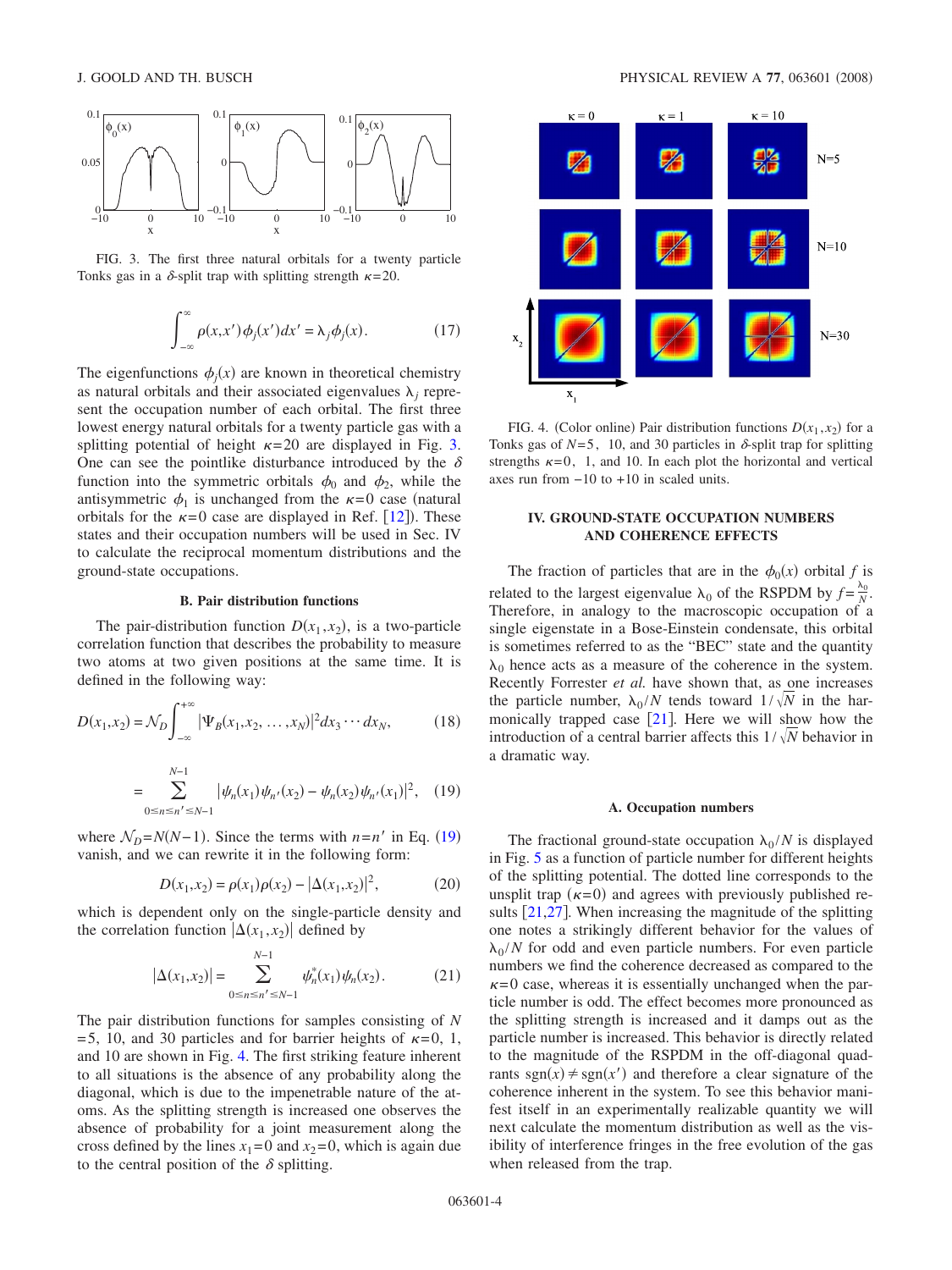<span id="page-5-0"></span>

FIG. 5. Plot of the fractional ground-state occupation  $f = \frac{\lambda_0}{N}$  versus particle number for a TG gas in a  $\delta$ -split trap with increasing splitting strength.

## **B. Momentum distributions**

For a harmonic trap the relationship between the momentum distribution and coherence properties of the TG was recently studied by Minguzzi and Gangardt  $[28]$  $[28]$  $[28]$ . The momentum distribution  $n(k)$  can be calculated from the reduced single-particle density matrix

$$
n(k) \equiv (2\pi)^{-1} \int_{-\infty}^{+\infty} \int_{-\infty}^{+\infty} \rho(x, x') e^{-ik(x - x')} dx dx', \quad (22)
$$

and is normalized as  $\int_{-\infty}^{+\infty} n(k)dk = N$ . Equivalently it can be obtain by considering the eigenstates of  $\rho(x, x')$ . Using a discretized form for the quadrature then allows one to rewrite the integral equation as a linear algebraic equation

$$
n(k) = \sum_{i} \lambda_i |\mu_i(k)|^2,
$$
 (23)

<span id="page-5-3"></span>where  $\mu_i(k)$  denotes the Fourier transform of the natural orbital  $\phi_i(x)$ ,

<span id="page-5-1"></span>

FIG. 6. (Color online) Central peaks of the momentum distributions  $n(k)$  for TG gases consisting of  $N=5$  (left) and  $N=6$  (right) particles, for values of splitting strength  $\kappa = 0$ , 10, and 20.

<span id="page-5-2"></span>

FIG. 7. (Color online) Central peak of the momentum distribution  $n(k)$  for TG gases consisting of  $N=19$  (left) and  $N=20$  (right) particles, for values of splitting strength  $\kappa = 0$ , 10, and 20.

$$
\mu_i(k) = \frac{1}{\sqrt{2\pi}} \int_{-\infty}^{+\infty} \phi_i(x) e^{-ikx} dx.
$$
 (24)

The central peaks of the reciprocal momentum distribution for *N*= 5 and *N*= 6 particle samples are shown in Fig. [6](#page-5-1) for different values of the splitting strengths. Figure [7](#page-5-2) shows the same quantity for gases with *N*= 19 and *N*= 20 particles. While the states with odd particle numbers are clearly less affected by the barrier than the states with even particle number, one can see the emergence of bimodality at the neck of the peaks in the plots on the left hand side. It stems from the interference of particles on both sides of the splitting potential. For even particle number the introduction of the central splitting significantly broadens the momentum distribution lowers its peak. This is in agreement with analytical results we have found earlier for the special case of a two-particle Tonks molecule  $[14]$  $[14]$  $[14]$  and indicates a loss of coherence within the sample. The form of the momentum distributions displayed in Figs.  $6$  and  $7$  is determined by Eq.  $(23)$  $(23)$  $(23)$ . In this equation  $\lambda_i$  acts as a weight on the contribution of the Fourier transform of an individual natural orbital. It is interesting to see which natural orbitals are responsible for the broadening of the distribution in the even particle case. In Fig. [8](#page-5-4) the first six  $\lambda_i$ 's are plotted as a function of  $\kappa$  for *N*=19 and *N* = 20 particles. The difference between the odd and even samples can be clearly seen. In the *N*= 20 case we see a degeneracy of consecutive eigenvalues occurring, this is due to the symmetry of having ten particles on the right of the

<span id="page-5-4"></span>

FIG. 8. Magnitude of the first six eigenvalues  $\lambda_j$  of  $\rho(x, x')$  for  $N=19$  and 20 particles as a function of the splitting strength  $\kappa$ . The lines of greatest magnitude represent  $\lambda_0$  and decrease in the order  $\lambda_0, \lambda_1, \lambda_2, \lambda_3, \lambda_4, \lambda_5.$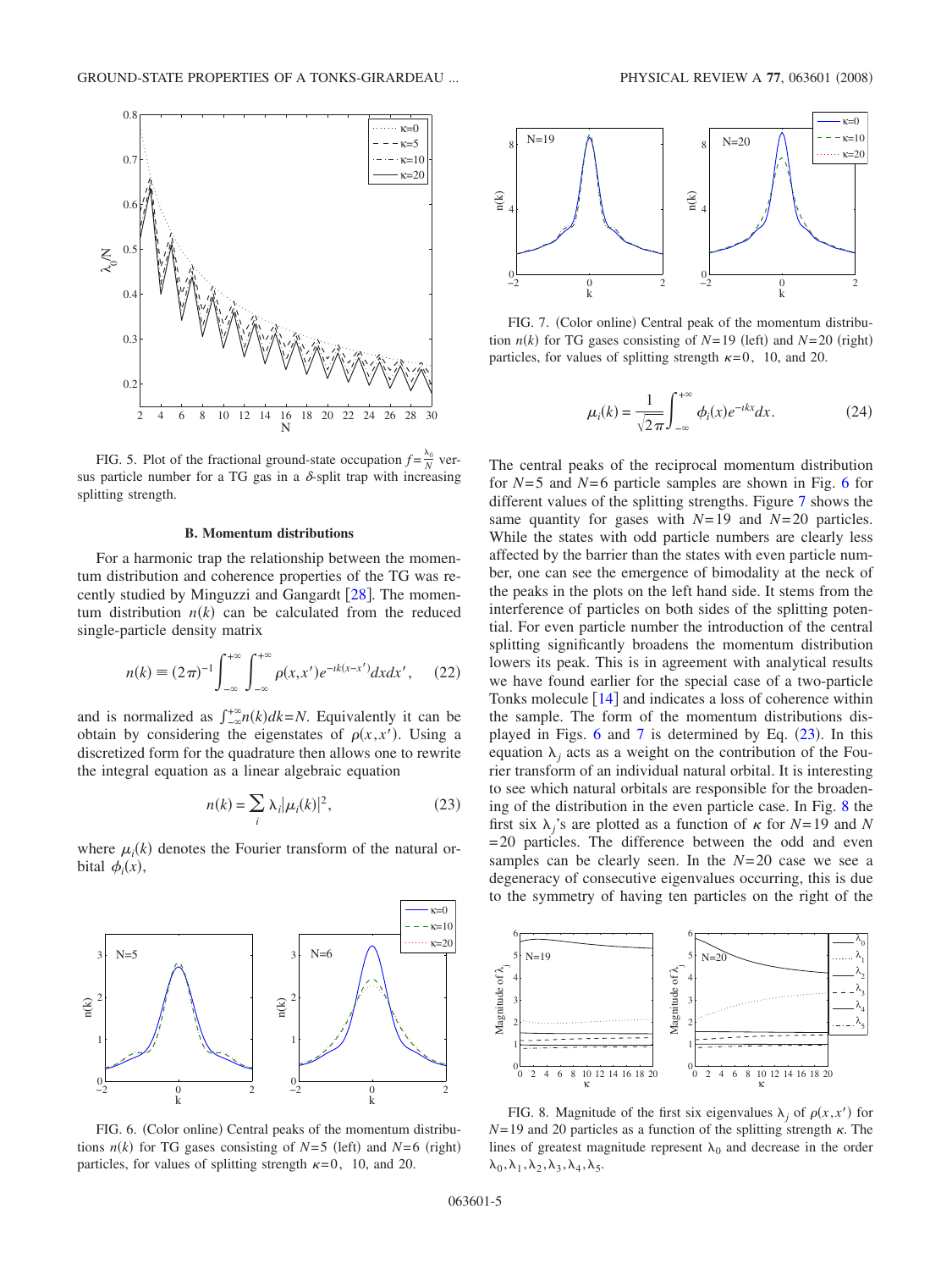<span id="page-6-0"></span>

FIG. 9. (Color online) Free temporal evolution of the singleparticle density  $\rho(x, t)$  for a  $N=5$  and 6 particle TG gas initially confined in a  $\delta$ -split trap with  $\kappa = 100$ .

barrier and ten on the left. The degeneracy explains why we have a noticeable change in the respective momentum distribution. In the *N*= 19 case no such degeneracy occurs due to fact that one of the particles is spatially delocalized over both traps, this also explains the emergence of bimodality in the neck of the odd distributions. This behavior was found to be consistent for all particle numbers studied, up to 30 particles.

## **C. Interference fringes**

The Fermi-Bose mapping theorem holds equally well for time-dependent ground-state wave functions and we will study the time evolution of the many-body quantum state after removal of the external potential. This situations is similar to one studied by Girardeau and Wright  $[11]$  $[11]$  $[11]$ , who considered splitting and recombining a gas within an external trap. In our system splitting the sample is inherent in the Hamiltonian and we will pay special attention to effects stemming from different particle numbers. Starting off with the gas confined in the  $\delta$ -split trap with large splitting amplitude, we look at the time evolution of the single-particle density  $\rho(x, t)$  as both, the trap and the central splitting, are turned off and the gas undergoes free temporal evolution. During this both halves of the trap start overlapping and the densities for samples with *N*= 5 and *N*= 6 particles and with  $N=19$  $N=19$  and  $N=20$  particles are shown in Figs. 9 and [10,](#page-6-1) respectively. In both cases one can clearly see a more distinct interference pattern emerging for odd particle than for even particle samples, indicating that odd states carry larger co-herence. In agreement with Fig. [5,](#page-5-0) the coherence effect is less pronounced at larger particle numbers but still clearly visible, as can be seen from Fig. [10.](#page-6-1)

It is well worth pointing out that as Figs. [9](#page-6-0) and [10](#page-6-1) show only density distributions, the results apply equally to a gas of spin polarized fermions. In this case, however, the interpretation of the variations of coherence with respect to particle number is straightforward, as the splitting introduces nonsmooth kinks in the single-particle wave function which create the Slater determinant.

<span id="page-6-1"></span>

FIG. 10. (Color online) Free temporal evolution of the singleparticle density  $\rho(x, t)$  for a  $N=19$  and 20 particle TG gas initially confined in a  $\delta$ -split trap with  $\kappa = 100$ .

## **V. CONCLUSIONS**

Tonks gas has over the previous years shown to be an exciting and rich system to study new physics in a controlled way due to its analytic accessibility. Identifying and describing new potentials that take advantage of this is therefore of large importance. In the present work we have undertaken a thorough investigation of the many-body properties of the Tonks-Girardeau gas in a  $\delta$ -split trap. We have calculated the RSPDM as well as the pair distribution function for various different splitting magnitudes and particle numbers and identified the basic physical behavior shown by the system.

From the RSPDMs we were able to study coherence properties of the gas by determining the behavior of the groundstate eigenvalue  $\lambda_0$  as a function of particle number. Our results show that odd and even particle number samples obey different scaling laws, with the odd number samples remaining more coherent or less sensitive to the central splitting. The effect becomes less pronounced as one approaches larger particle numbers. To show how this effect manifest itself in different and experimentally observable quantities, we have studied the momentum distribution and interference experiments. For the momentum distributions we found that for odd particle numbers the sharp peak around momentum zero is relatively insensitive to the different strength of the splitting. For even particle numbers, however, the distributions are lowered and widened with increasing  $\kappa$ , demonstrating a loss in coherence. The simulations of the interference experiments for odd and even samples showed a larger visibility occurring for odd particle samples. This is in agreement with the other quantities that the odd number samples are more phase coherent.

## **ACKNOWLEDGMENTS**

J.G. would like to thank D. O'Donoghue for valuable discussions. This project was supported by Science Foundation Ireland under Project No. 05/IN/I852.